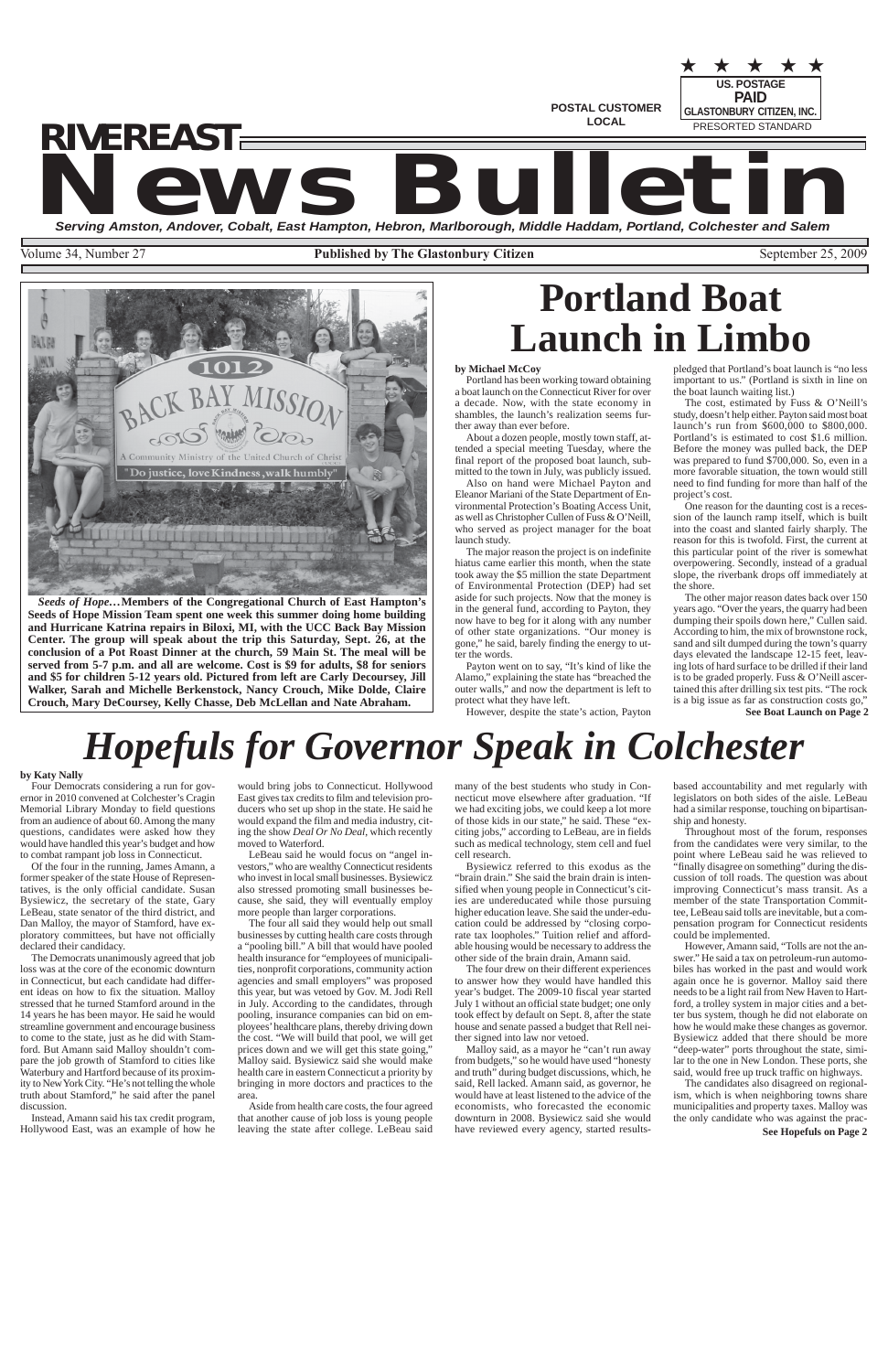## **Boat Launch cont. from Front Page**



**A dozen people attended a special meeting Tuesday of Portland's proposed boat launch. Fuss & O'Neill project manager Christopher Cullen is shown here explaining some of the finer points of the conceptual design.**

Cullen said.

Payton said the launch, made of grooved concrete, would be wide enough for two cars to launch and retrieve their boats simultaneously.

Cullen said Fuss & O'Neill's design looked to Hartford's boat launch, which is similarly recessed, as a model.

All told the site, which spans about 500 feet of riverfront, covers the better part of five acres, and includes a curved driveway and 48 parking spaces, two of them handicapped

Former First Selectman Ed Kalinowski began pursuing a boat launch in the late 1990s. The first site, located near Airline Avenue, proved too expensive. Then, in 2007, the DEP rejected a site near Wangunk Meadows, because of its exotic puritan tiger beetle population.

In May 2008, the state gave the town a \$100,000 grant for the feasibility study, which was to give a better idea of the cost, as well as provide a conceptual design. The study only cost \$68,000, and Bransfield had originally hoped the rest of the money could be carried over to the final design cost. However, while the state did not snatch away that money, Bransfield said Wednesday she was not prepared to take that step when the actual construction is nowhere in sight (not to mention that final design would cost far more than \$32,000).

Payton said Tuesday night that funding for such projects comes from not only the state, but the United States Fish and Wildlife Service, which Payton said usually gives the state \$300,000 or \$400,000 a year. Despite about \$900,000 currently in the pot, Payton said spending that money is contingent upon the state matching it. So, with no state money, the fund is temporarily useless.

As for federal money, Bransfield said she'll pursue every possible avenue, but added that Congressman John Larson's office said the federal government will not provide money for launches, as they already give the state money for such things.

Bransfield noted that the grant was especially generous as it put the project above the usual \$500,000 threshold for such projects. While also noting the irony in losing \$700,000 in state money at the beginning of the month and getting \$200,000 to fund something, Bransfield seemed grateful and said, "The STEAP grant is really a good program."

She also figured the work so far would not be in vain. "I don't expect any major changes," Bransfield said, speaking of the conceptual design.

As for recouping much of the cost through fees, Payton said the state effectively prohibits this, when state money is used. User fees must be deemed reasonable, be the same for residents and nonresidents alike, and the money must go back into the upkeep of the launch. (Payton said, for this reason, you will never see East Hartford's launch listed in state boating guides, as they charge a \$20 entrance fee for non-residents.)

Bransfield who found out the money was gone the beginning of this month called the news "very disappointing," lamenting that town residents are still without real access to the river. "It's really a pretty unfortunate situation," she added.

In an interesting twist, the town is making headway to gain that access by another avenue, Brownstone Avenue to be exact.

On Friday, Sept. 18, Bransfield received word from Rell's office that the town would receive \$200,000, the majority of the \$275,000 the town requested in April, through a Small Town Economic Assistance Program grant. This will address another long-gestating project, albeit one that is currently further along.

A report issued by Carol R. Johnson in 2001 called for the building of a short road connecting Middlesex Avenue and Brownstone Avenue. Last year, the town secured a STEAP grant for \$326,000 to build that 700-foot road, actually an extension of Brownstone Avenue, which should actually be paved by the end of next month.

The new grant will fund sidewalks, as well as a parking lot, where Brownstone Avenue, Middlesex Avenue, and Middlesex Avenue Extension converge. According to Public Works Director Rick Kelsey, the lot will contain 50 parking spaces. Bransfield said that this public parking will not only be useful for visitors of the riverfront park, but Agogliati Field, which hosts a lot of local sporting events.

She also thanked State Representative Jim O'Rourke and Senator Eileen Daily for securing the money. Incidentally, STEAP is the brainchild of O'Rourke.

Bransfield expected the money to be offi-

cially approved by the state bond commission on Friday, Sept. 25.



**Four Democrats considering running for governor in 2010 participated in a forum Monday at Cragin Memorial Library in Colchester. Pictured from left are Stamford Mayor Dan Malloy, Secretary of the State Susan Bysiewicz, former State House speaker James Amann and State Senator Gary LeBeau.**

tice, saying he would not support combining school districts. But Bysiewicz said regionalism is, "a chance to reward towns that share purchases and services."

The forum closed with each Democrat stating why they were the best candidate for governor. LeBeau said he had been "investigating these issues" since he became a senator and was prepared to address them as a governor. Amann referred to his pin of Connecticut's seal on his lapel, which reads "Qui Transtulit Sustinet" (he who transplanted still sustains). He said he would make more people "sustain" in Connecticut. "If you make me your governor I will make you proud again to live in the state of Connecticut," he said.

### **Hopefuls cont. from Front Page**

Bysiewicz stressed that she is the only one who has won both statewide primaries and statewide elections. When she ran for secretary of the state, she said she garnered 19,000 more votes than Rell, who was running for governor. Finally Malloy reiterated his experience of being mayor for 14 years, during which time he said he grew Stamford's parks, jobs and created affordable housing. "Say what you will, but the challenges before us are executive decisions – and I have run something day in and day out," he said.

The forum was organized by Take-Back.org and the Colchester Democratic Town Committee.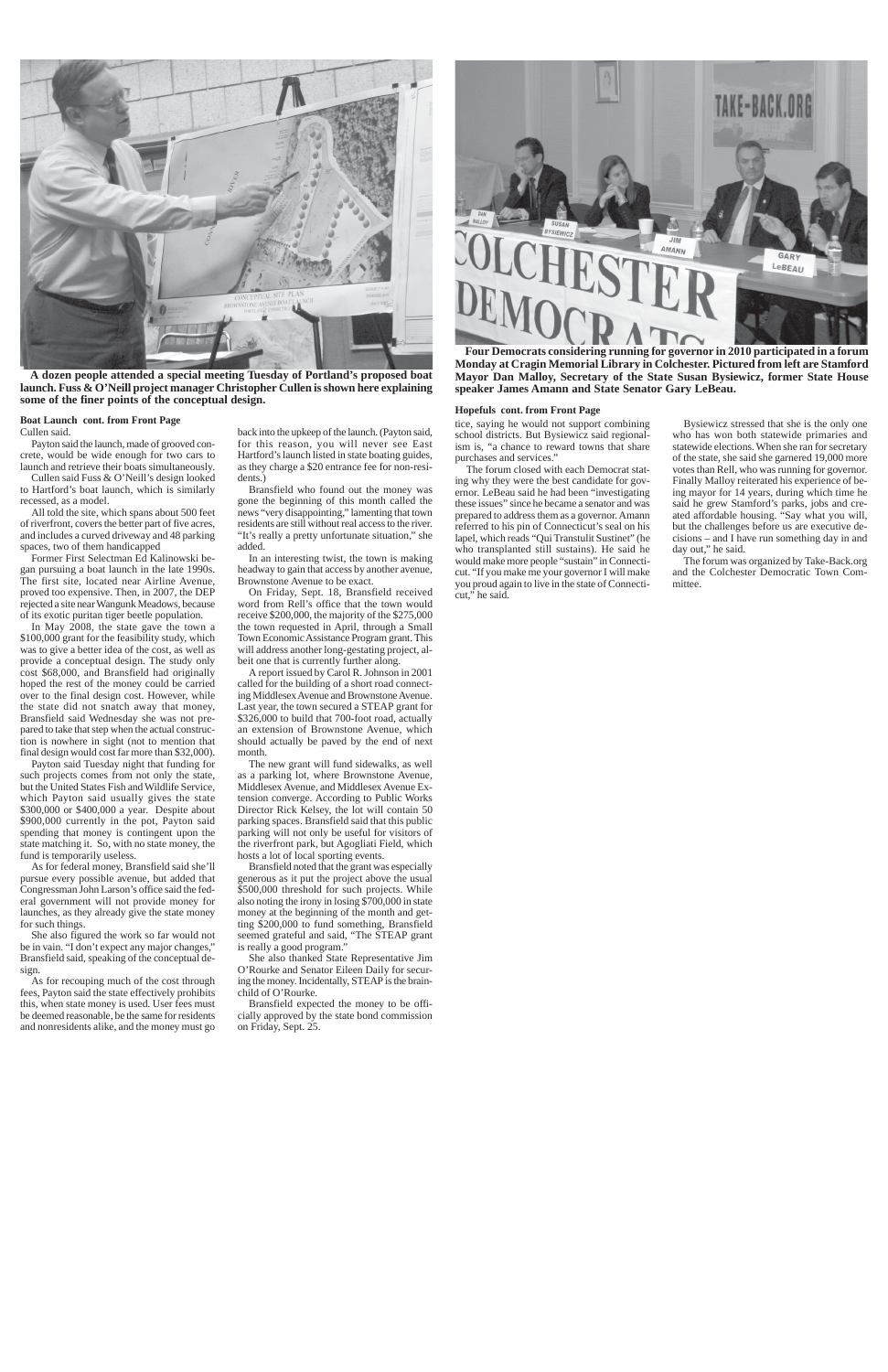## **Graduation Changes Possible at RHAM in Light of Test Results**

## **by Sarah McCoy**

Members of the RHAM administration presented relatively flat results from last spring's Connecticut Mastery Tests (CMTs) and Connecticut Academic Performance Tests (CAPTs) at Monday's Board of Education meeting.

And those results have RHAM High School Principal Scott Leslie re-thinking how his school operates.

The CAPT is administered to all 10th grade students each March. The test is scored into five categories: below basic, basic, proficient, goal and advanced. In order to meet No Child Left Behind (NCLB) guidelines, schools must show that 80 percent of students are meeting proficient level.

Overall, the percentage of students scoring proficient on the CAPT is down from 93 percent in 2008 to 91 percent this year in math; down from 96 percent last year in science to 94 percent this year; up from 94 percent in 2008 in reading to 95 percent this year and down from 97 percent to 95 percent in writing.

All scores are still well above the guidelines set by NCLB. Still, there was a general trend downward in the percentage of students who met the state goal, which is to have students achieve at either the goal or advanced levels of the CAPT.

Compared to last year, fewer RHAM students met goal in three of the four subject areas. In math, 72 percent of students met goal in 2008 compared to 68 percent this year; 70 percent of students met goal in science in 2008 but only 59 percent did this year; and while 79 percent of students met goal in writing last year just 64 percent did this year.

Scores in reading were up slightly with 64 percent achieving the state goal this year as compared with 63 percent in 2008.

The CAPT results are used by school staff as a barometer of success. However, that alone, Leslie feels, isn't always enough motivation for students to give it their all when taking the yearly test. "I wish I could say to students, 'Hey, Mr. Leslie has to present the results to the Board of Ed' and that was enough for them to do their best," Leslie said on Monday. "The truth is we're asking students to perform at their peak when, in reality, they're asked to do very little."

Students are required to score at least at the proficient level in order to meet graduation requirements. Proficiency, Leslie feels, is all that students are aiming for.

"Going into the CAPT test, most students just assume they're going to pass so no one tries their hardest," Julia Sauve, a student representative on the RHAM school board, said at Monday's meeting.

In order to change that mindset, Leslie requested that the BOE alter the district's graduation requirement so that all students must achieve goal, not proficient, on the CAPT.

"If you ask them for more, students will give you more," Leslie said Monday.

Currently, students will be able to retake any portion of the test that they don't reach goal in the following year or complete a portfolio demonstrating the skills measured by the CAPT test in order to fulfill the graduation requirement. They would still be able to do that under Leslie's proposal.

Board of Education members are considering holding a special meeting in order to discuss this policy change within the next month. In order to enact any possible changes for the current year, the BOE would need to approve the recommendation by December.

Leslie's presentation was preceded by RHAM Middle School Principal Michael Seroussi's discussion of how students fared on the CMTs, which are taken every year by students in third through eighth grade.

On the CMTs, scores went up in science from 76 percent in 2008 to 78 percent in 2009 achieving mastery. Writing scores went up from 76 percent to 80 percent in seventh grade and from 80 percent to 83 percent in eighth grade. Math scores went from 82 percent achieving mastery in 2008 in seventh grade to 84 percent this year and from 81 percent to 86 percent achieving mastery in eighth grade.

Eighth grade reading scores showed a slight increase, from 80 percent achieving mastery last year to 81 percent this year. Seventh grade reading scores were the only ones to drop and that was from 87 percent last year to 86 percent this year.

"Overall, I'm pleased," RHAM Middle School Principal Michael Seroussi said of the scores. "We're making gains, however small they may be."

He added that many of the areas targeted by teachers have shown dramatic results. For instance, in the reading strand for making connections scores went up from 66 percent to 71 percent in seventh grade and from 63 percent to 74 percent in eighth grade. "Our challenge is to improve where we've typically not performed as high without losing the skills that we continue to perform well in," Seroussi said.

The next regularly scheduled RHAM Board of Education meeting will be Monday, Oct. 19, at 6:30 p.m. in the music room at the high school, which is located at 85 Wall St., Hebron.

## **Colchester Health Director Discusses Flu Prevention**

### **by Katy Nally**

Not everything associated with the fall is crisp and cheery, because once the weather turns chilly the dreaded flu season is upon us. This year will make for a unique season with the addition of the H1N1 virus, also known as the swine flu.

"Since there are two strains of the virus circulating, it's probably safe to say that more people will get *a* flu than usual," said Wendy Mis, director of health at the Colchester Health Department. Mis gave a presentation about the virus at last Thursday's meeting of the Board of Selectmen.

Mis stressed that only nine people to date have actually died from H1N1 in Connecticut, and about 36,000 people die each year nationwide from the regular flu. But this year, with two viruses to combat, the number of sick people might be more than in previous years. She said this influx of ill people could affect the ability of hospitals and organizations to respond. Mis said people can end up in the emergency room from a "really bad case" of flu or from dehydration caused by the virus.

However, she said there are things people can do to avoid getting sick, which would alleviate some pressure at emergency rooms. People should cover their mouths when coughing, should wash their hands regularly and should stay away from sick people. She said those who are sick should definitely stay at home, so as not to infect others. "These preventative measures are meant to blunt the wave of sick people," Mis said.

Unlike last spring, schools, Mis said, would not close as a preventative measure. "No one benefits when school is closed," she said.

As another measure, vaccines for both

H1N1 and the regular flu will be administered later this year. But Mis said there is no way to know which type of vaccine they will receive, when they will receive it and how much there will be. Though she did know there is a limited supply of vaccines for H1N1.

Those who would receive the vaccine first include pregnant women, children 6 months to 4 years and people who are in contact with infants of less than 6 months. Mis said the Colchester Health Department would open a clinic in association with the nearby Uncas Health District to vaccinate people.

The good news, she said, is H1N1 has not mutated, so the vaccine does not have to change.

As if H1N1 weren't enough to worry about, it seems the disease-carrying mosquitoes are back. Mis also discussed Eastern Equine Encephalitis (EEE). One-third of those who contract EEE die as a result, Mis said, and those who survive can wind up with mild to severe brain damage.

Within four to 10 days of being bitten by an infected mosquito, people can experience headache, fever, chills and vomiting. There is no preventative drug or vaccine for EEE, Mis said. She advised people to wear insect repellent and minimize time spent outside during dusk or dawn.

The infected mosquitoes have been found in 12 Connecticut towns – including Hebron – but EEE has not caused any human deaths in the state.

For more information about H1N1 or EEE visit the Colchester Health Department website, which can be accessed from www.colchesterct.gov.

## **RHAM School Board Considering Uses for Leftover Funds**

## **by Sarah McCoy**

The RHAM Board of Education (BOE) will soon decide what to do with the remaining money from a flooring settlement.

At its meeting last Monday, BOE members heard potential options for spending the \$218,000 remaining from a \$1.1 million settlement the district had with companies involved in improperly installing flooring during the school's renovation.

According to RHAM Superintendent of

Schools Robert Siminski, within months of the new high school opening in 2003 school officials noticed bubbles and pealing of the linoleum tile that had been installed. The school district hired attorney firm Wiss, Janney, Eistner and Associates to seek retribution for the damages.

At this time the district borrowed \$500,000 from Andover, Hebron and Marlborough in order to cover legal fees and begin repairs.

In 2006, the BOE settled with six companies, with the largest sum (\$720,000) coming from Kaestle Boos Associates, Inc., the architectural firm that oversaw the project.

After repaying the three towns and fixing the majority of the flooring, the BOE must now decide what to do with the remaining \$218,000.

Some options Siminski presented include repairing the football practice field, fulfilling items on the district's capital improvement plan, paying down the debt on the administrative offices wing or returning the money to the towns. After the meeting Siminski said that while it's a board decision, he'd like to see the board use the money for items that

would have to be included in the budget in future years.

Of particular concern to Siminski is the state of the football practice field. This field, which sits along Wall Street on the south end of the high school's property, was built over what used to be a roadway. In order to save money, the district opted to forego the purchase of loom in that area. As a result, pieces of that roadway are starting to come through the turf, Siminski said.

"It's a liability issue," he said earlier this week. "Valid requests, like this, are going to be coming our way and we need to handle them."

Siminski stated that the district wrapped up the last of the flooring repairs it intends to complete this past summer. There are some areas that still remained damaged but, Siminski said, "the damage isn't severe enough to warrant ripping the floor out and replacing it."

At Monday's meeting, BOE member Joe Farrell requested that the board consult with the boards of finance in the three towns. Board Chair Sue Griffiths said she didn't want this to become a decision of the three towns. "We have repaid the initial money we borrowed from the towns and now it's up to this board how we handle the rest," she said.

School board members indicated on Monday they would like to hold a special meeting on the matter prior to its regular Oct. 19 meeting. As of press time, this meeting had not yet been scheduled.

## **Burton Reappointed as Fire Chief in Hebron**

## **by Sarah McCoy**

Three years ago the filling of Hebron's Fire Chief position changed from a vote by fire department members to an appointment by the town's head governing body – the Board of Selectmen (BOS). Paul Burton, who at that time was captain of Company No. 3, was appointed for a three-year term.

The selectmen must have liked what they've seen, as they agreed at a special meeting Tuesday to reappoint him for another three-year term as chief.

In 2006, Burton put his name in for the position because he was inspired by the work being done to turn the group of over 100 volunteers into a professional organization. "I wanted to see the progress that we had made in the last couple years to continue," he said at the time of his initial appointment. Since that time, Burton said, that progress has continued but not without its growing pains. "You're not going to please everyone," he said earlier this week. "But, my hope is, we can do the work to be in the best position to help the residents of Hebron, if they ever need us." Tuesday's appointment comes after Deputy Fire Chief Fred Speno spoke on behalf of the fire department leadership in favor of retaining Burton as chief. "The department is going forward in a positive manner," Speno said on Tuesday. "We aren't perfect but we're moving forward." At the selectmen's regular meeting last Thursday, Sept. 17, Fred Huhn, a former member of the Hebron Volunteer Fire Department, urged the selectmen to take a look at the way the department was being run. Huhn said he was dismissed from the fire department after years of service in an unprofessional way. After his appointment on Tuesday, Burton said he had met with the BOS to discuss the matter. While he preferred not to get into specific personnel matters, Burton did say, "There

### are two sides to every story."

Burton likened the department to "one big family," where people don't always agree but each person is committed to one another and the town. "When a call comes in, we all know what we need to do," he said on Tuesday.

At Tuesday's BOS meeting, Interim Town Manager Andy Tierney made a recommendation to the board to reappoint Burton but also to name a BOS liaison to the fire department.

Board member Gayle Mulligan said she was in favor of the reappointment but asked for town officials to look into the process for grievances that are similar to the steps in place for town employees. Fellow board member Brian O'Connell agreed. "There needs to be a process for all members to speak with their supervisor and feel like they're being heard," he said. "I believe we are moving in the right direction. Policies and procedures take a long time to get in place."

The motion to approve Burton's reappointment passed unanimously. While the selectmen liked Tierney's idea of a liaison, they did not decide who that person would be.

In his three years as chief, Burton said he's been focused on creating a system approach for the department with clear roles, descriptions and policies. This system, he feels, will allow members to have an opportunity to move through the department with a clear understanding of what's being asked of them.

Burton's new term will start on Oct. 1 and end on Sept. 30, 2012.

Presently the fire chief is a volunteer position. At Tuesday's meeting, BOS Chair Jeff Watt said he'd like to see the position be a fulltime, paid one but stated, "we're not there yet."

Burton is a career firefighter and serves at the University of Connecticut. In addition to volunteering with the fire department, Burton also coaches and helps manage the RHAM lacrosse program.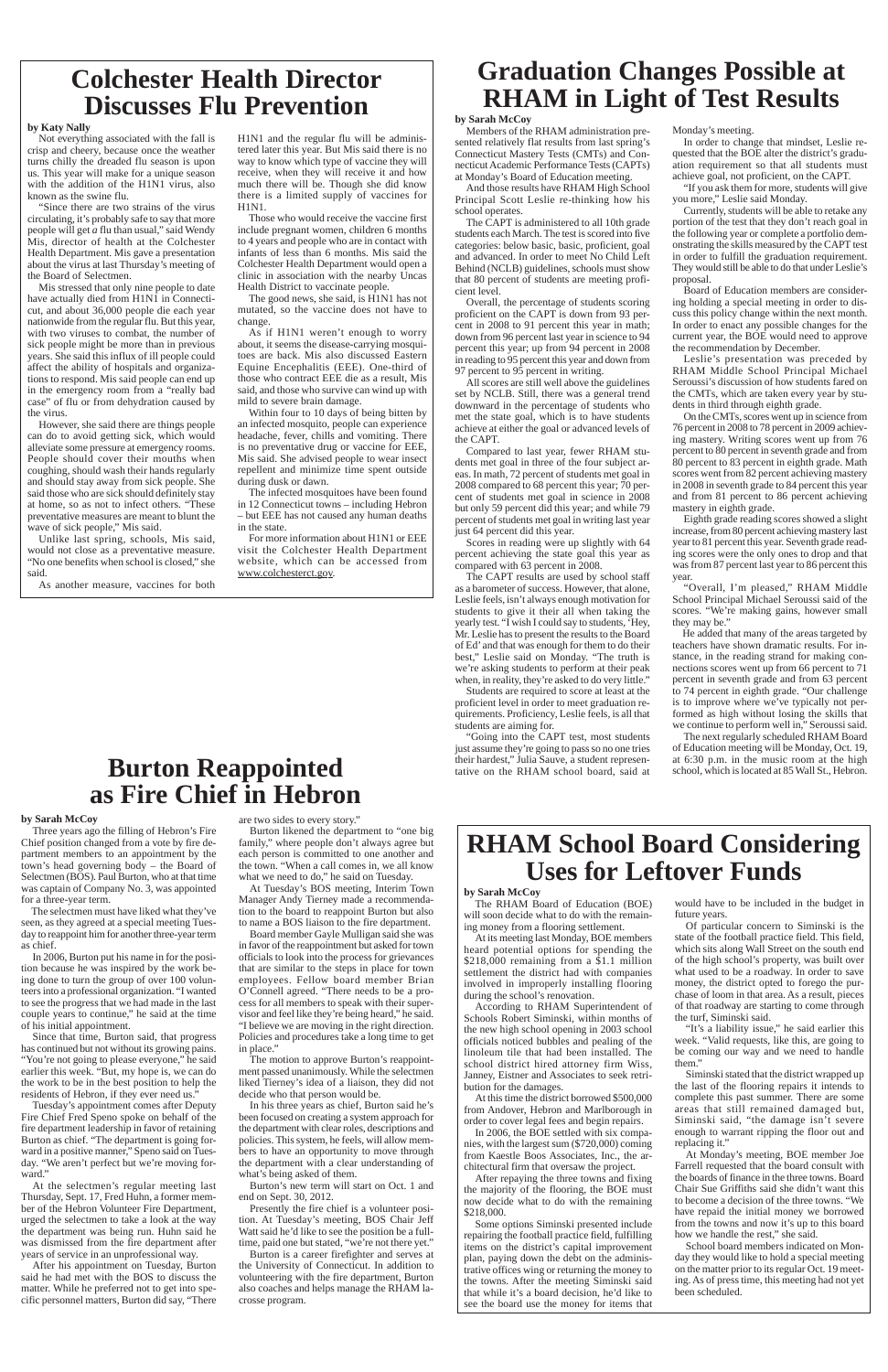## **State Awards Grant for Peters House in Hebron**

### **by Sarah McCoy**

Governor M. Jodi Rell's announcement that the town has been awarded a state grant has riled up emotions over the ever-controversial Peters House.

Last Friday, Sept. 18, Rell announced that the town would receive a Small Town Economic Assistance Program (STEAP) grant for \$200,000. That money is to go towards the rehabilitation of the Peters House, located at 150 East St.

It is less than half of what the town initially requested (\$439,000) in STEAP funding. Still, many town officials are praising the efforts of State Representative Pam Sawyer and Rell in recognizing the town's historic property. "To get \$200,000 in this economy is huge," Board of Selectmen (BOS) Chair Jeff Watt said. "This will go a long way in restoring a significant piece of Hebron's history."

Last summer, the Peters House Use Committee recommended the town maintain ownership of the historic property to use as municipal space. Earlier this week, Watt said it would be up to the BOS to make a final decision but his "feeling would be to use the grant to restore the building for the public to have access to Hebron's history as well as town

space."

Watt mentioned the possibility of the Parks and Recreation Department using the space, which is located right next to the newly-opened Burnt Hill Park, for its offices.

Not all the selectmen are crazy about that idea. BOS Vice Chair Mark Stuart said he would "absolutely not support maintaining the building for municipal use." He said the building would never be compliant with the Americans with Disabilities Act and that the cost of maintaining the building would be more than the town wants to afford.

As for the Parks and Rec. office, Stuart responded, "We already built a building for the Parks and Rec. Department [at Burnt Hill] and it's brand new."

Stuart said he would like to see the selectmen not accept the grant funding. "People will say, 'This is state grant money,'" Stuart said. "But who do you think provides the money for the state to give grants? It's still taxpayer money."

The grant application, itself, was controversial. Donna McCalla, a member of the town's Historic Properties Commission, worked with former Town Manager Jared Clark and Town Planner Mike O'Leary to apply for the STEAP funding at the 11th hour of the grant deadline last December. However, since the deadline was sooner than it typically is, the Board of Selectmen had not decided yet which project they'd like to seek funding for.

Instead, Watt told Clark to proceed with the Peters House grant, without consulting other members of the BOS.

The grant application was eventually voted on by the selectmen, after Clark had applied for it, and received the slimmest of approvals, 3-2, with Stuart and Brian O'Connell voting against the motion.

Now that the grant recipients have been announced, the controversy is back.

McCalla and Watt expressed gratitude towards state officials for recognizing the merits of the project. Earlier this week Sawyer said she supported the grant proposal "for its obvious historic value and the fact that the building needs attention now if future generations are going to enjoy it."

But, with only \$200,000 of the requested \$439,000, Stuart is wondering how much can realistically get done. "How can the town complete the initial proposal with less than half the money?" he questioned.

McCalla said the town authorized some repairs to the house already in order to stabilize the structure from the elements. She said \$8,000 has already been spent to replace a sill and a corner post, as well as additional work on windows and drainage for the home. Additionally, McCalla said, the town is waiting to hear about more grant funding through the 1772 Foundation, as well as federal grants.

"Whatever we get, we'll make it work," she said. "I went into this strictly with the idea of not costing local taxpayers' money."

The Board of Selectmen will rekindle the Peters House discussion later this fall. Watt said it could be on the agenda as soon as late October. If the selectmen wait any longer than that, the board will have at least one new member joining the discussion (unless they hold a special meeting on the matter).

Stuart and BOS member Will Moorcroft's seats are up for reelection. While Stuart is seeking reelection, Moorcroft is not. The Republicans have endorsed Dan Larson and the Democrats have endorsed Stuart and Peter Moon.

## **Library in Marlborough to Receive \$250,000 Grant**

### **by Katy Nally**

A \$250,000 grant for Richmond Memorial Library is expected to be approved today by the State Bond Commission, State Representative Pam Sawyer said.

Nancy Wood, the library director, said she was very excited about the grant. She said with the new funds, construction of the second floor could finally be finished. The upstairs of the library has been incomplete since it opened in 1987, Wood said.

In addition to the second floor, Wood said the roofline will incorporate two new side dormers. A handicap accessible elevator and restrooms will also be added through the federal Americans with Disabilities Act. As for changing the layout of the library, Wood said there isn't a "working plan yet," but there have been discussions about moving the children's section upstairs. The next step for the renovations, First Selectman Bill Black said, is to meet with the library association to decide how to fund the rest of the project. He said the town would probably apply for a Small Cities Grant of \$225,000 in the spring of next year. Then the town would need to fund about \$50,000 to \$60,000 for engineering and design, he said. "This is a preliminary budget for planning purposes," Black said. "We really hope the town gets behind it and the people support it because we're running out of space," Wood said. The library was built to hold 22,000 items, she said, but it currently houses approximately 45,000. "If all the items came back on loan, there would be no way we could house them," she said.

This is not the first proposed expansion project for Richmond Memorial, Wood said. "There's been a lot of interest for a long time to expand the library," Black said. In 2007, residents rejected a more-than-\$5-million proposal to create a "much larger expansion" through a town referendum, Wood said.

However, the current project is not as extensive as the 2007 proposal, with only an estimated cost of \$750,000. This cost, according to Sawyer, is funded through a partnership between private dollars, the town, the state and the federal government.

Plans for this renovation began in 2008 when the selectmen applied for a \$500,000 grant. The grant is part of a Small Town Economic Assistance Program (STEAP). According to Sawyer, this year's STEAP grants were slow in coming because of state budget delays. "There was a budget dilemma because of the downturn in the economy," she said. "This had to wait until after the budget was passed." Sawyer said the limit for STEAP grants used to be \$500,000, but this year it was decreased to \$250,000 because of the economy. But, she said cheerfully, "This means more towns got to have more little projects." Marlborough isn't the only town in Sawyer's district to plan renovations with this STEAP grant. According to Sawyer, Andover will receive \$250,000 for its senior center/Old Firehouse, Hebron will receive \$200,000 for the Peters House and Bolton will receive the same amount for its sewers. Wood said Sawyer was a "big help" in receiving the grant. "The state senators and representatives really look out for their districts," she said. Sawyer said she "pushed very hard" to get \$250,000 for Marlborough and that she "did a little tap dance" when she heard the STEAP grant was on today's agenda for the Bond Commission meeting.

## **East Hampton Gets STEAP Money for New Park**

### **by Michael McCoy**

Twelve years of griping ended this summer after the DiStefano property got cleaned up this summer. The next step just might be sooner than expected.

Despite the sluggish state economy, several area towns received good news last week, when Governor M. Jodi Rell announced that they would receive Small Town Assistance Program (STEAP) grants. Among them was East Hampton, which, pending bond commission approval today, will receive \$200,000 of the \$500,000 the town requested in February 2008.

Ideally, according to Town Council and Streetscape Steering Committee (SSC) member Sue Weintraub, the money will go toward purchasing the .35-acre DiStefano property and transforming it into a visitor's center/park.

In January 2007, just after receiving a \$500,000 STEAP grant, the town formed the Streetscape Steering Committee. The group was tasked with directing the safety/beautification project started by the Economic Development Commission in 2005. Most notably, the project improved dilapidated or nonexistent sidewalks, but also included plantings, benches and lighting. The finishing touches were just put on that project this summer, and the town still has about \$20,000 to spare. The rest of the money will go to a Wayfinding Signage Program, which Weintraub said is similar to the one in Hartford. The goal is to install a system of signs directing people to hot spots in town, such as municipal buildings or natural resources. Weintraub said this project "goes beyond the scope of the streetscape," but the money will at least kick start it with the first five signs, which were designed by Weintraub and Terry Prestash. Though the money is there, the Department of Transportation must approve anything involving a state road. The signage will be submitted to them in the coming weeks. Weintraub pointed out that the streetscape project has been under the leadership of three different town managers. When it began, Alan Bergren was the town manager. Weintraub

said she approached Town Council members Melissa Engel and Christopher Goff in November 2007, just after the election, about preserving the legacy of former Governor Bill O'Neill (who had recently died) with a park at the Mr. Di's site, located at the corner of Route 66 and Main Street. This was while Bob Drewry was acting town manager.

Weintraub said the idea occurred to her when one news article after another reported the late governor always counted volunteers as "the heart of the community." Weintraub said in February 2008 Drewry enlisted her help crafting the grant application for the property.

Of course, now the project is being guided by Town Manager Jeff O'Keefe, who started just over a year ago

Local pub Mr. Di's burned down in 1997. After 12 years, which involved a string of land use complications, the old foundation was removed and the property got a new coat of topsoil in late June.

While all of this is good news, it leaves the town in a quandary of how to come up with the rest of the money. Of the \$500,000, roughly \$287,000 would go to purchasing the property. (That number reflects what it was appraised at in October 2007.) Another \$88,000 would address lighting in the center of town. The rest would go to creating the park and visitor's center.

Weintraub was not quite sure yet how the town would squeeze this project into a \$200,000 box, but suggested one place to start might be eliminating the additional lighting.

Despite the grant coming in at just 40 percent of the request, Weintraub remarked, "Given the economy…I was thrilled that we received what we received." She added, "It's a very exciting project that many people have worked on and talked about for years and years."

However the town ends up approaching the project, Weintraub said the next step would be to form some sort of ad-hoc committee, that she hoped would consist of town council members, SSC members, residents at-large and Nikki O'Neill, the late governor's widow.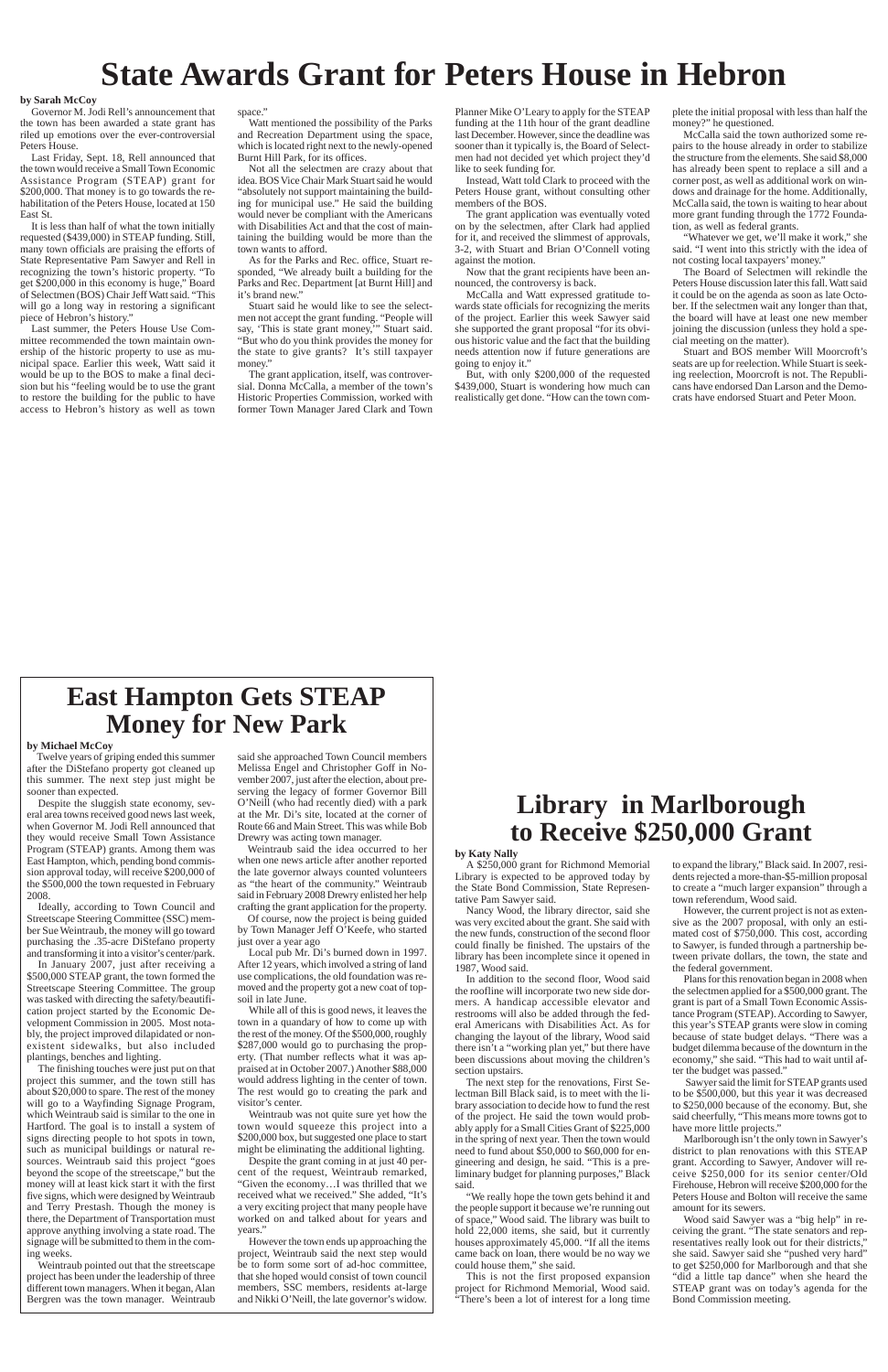# **Mixed Results on CMTs, CAPTs in East Hampton**

### **by Michael McCoy**

The Board of Education last week reviewed the results of this year's Connecticut Mastery Tests (CMTs) and Connecticut Academic Performance Tests (CAPTs) and, as was the case with the 2008 results, the relatively low scores in third and fourth grade juxtaposed with the relatively high scores in the middle school.

The CMTs are given statewide to students in third through eighth grade, while the CAPTs are taken in 10th grade. The tests are traditionally administered in March.

The tests are scored into five categories: below basic, basic, proficient, goal and advanced. In order to meet No Child Left Behind (NCLB) guidelines, 100 percent of students must achieve a score of proficient or higher by 2014.

There are 24 schools in East Hampton's District Reference Group (DRG). On the reading portion of the CMTs, third-graders came in 21st of those schools. Fourth-graders came in 20th – by comparison, those same students ranked 18th when they were in third grade. (Area towns in East Hampton's DRG include Colchester, Cromwell, Rocky Hill and Wethersfield.)

To improve the students' scores, Superintendent of Schools Judy Golden said teachers are working to improve fluency, the ability to read swiftly and comprehensively. To this end, Golden said the district used most of its \$400,000 in federal stimulus money to hire trainers, who will help teachers master reading instruction. Since the stimulus money can only be used during the 2009-10 and 2010-11 school years, Golden said it was wiser to hire specialists to train the teachers than to hire new staff that could not be funded down the road. The initiative began in August. One trainer will work with the high school and third grade, one will work at Center School and one will work with the middle school. Each will put in about 25- 30 days.

But Golden didn't throw the teachers under the school bus. "Our third grade teachers are very, very skilled," Golden said. "This is a specific area where they need professional development. We are working on that." And, since reading instruction doesn't end in third grade, Doyen said "we're really building up the teaching of reading at every grade level," and added that it's also taught across disciplines.

As students get older, their CMT scores seem to grow more impressive. Sticking with reading, 88.9 percent of seventh graders scored at goal or high. That number is up from 75 percent in 2008, when those students were in sixth grade.

"Isn't that just fabulous?" Golden remarked. She said the district "completely changed the reading program" at the middle school, and credited much of the success to East Hampton Middle School Principal John Fiddler. Golden said one of the major changes was a more universal focus on reading, not exclusively sticking to literature.

Summing up his position, Vasquenza said, "There's a lot more to a school district than looking at how we do on standardized test scores.

Eighth-graders did similarly well, with 88.5 percent scoring at goal or higher in reading. This was good enough for leading the DRG, rising 8 spots from their seventh-grade work. In the same class, 87.4 percent achieved goal or higher in math, edging out East Granby for the number one spot in the DRG. (As seventh graders they placed second only to that school in math last year.)

Golden said the instruction pertinent to both the CMTs and the CAPTs is "embedded" throughout the year. In other words, Golden said, it's seamless, and the students don't even realize they are being prepared for the test, specifically. Golden said this addresses the common complaint of "teaching to the test."

Golden said that "as much as we all…groan about the test," it's filled with skills and knowledge she'd want all her students – as well as her grandchildren – to know. "It's not the test that's bad," she said. "How the government uses it is objectionable." Golden criticized the federal government for "putting a subscribed end to something that should go on and on." She also called the 2014 deadline "an artificial cap."

Though nothing in the CAPT results sticks out the way some of the CMT scores do, 91.5 percent of students met the NCLB criteria in math, 92.4 percent in science, 96.2 percent in reading and 97 percent in writing. To compare this to the CMT result, if the third through fifth grade reading scores are taken out of the equation, 89.6-97.2 percent of students reached the NCLB criteria, depending on the test and grade (students in grades three through five on reading ranged from 81.8-86.6 percent reaching the NCLB criteria).

Overall, Golden said, "I'm very happy with the result," while admitting, "No superintendent is completely happy…because we want everything."

Board of Education Chairman Michael Vasquenza had a somewhat ambivalent take on the results, explaining this week that he is one of the few who puts little stock in what standardized tests reveal.

"I think people like to look at charts and numbers," Vasquenza said, figuring that actual success after high school was much harder to measure. Instead, he said exploring whether or not East Hampton graduates are "productive members of society' is the question to ask, though it provides fewer easy answers than test scores.

However, Vasquenza did say last week's presentation was illuminating in at least one way, namely, "to the extent that the administration is using that data to focus its resources and energies where they need to be." To this end, Vasquenza said he was pleased with the measures being taken to address reading skills in the earlier grades.

Among those is where students end up after their years in the East Hampton school system come to an end. And, as administration disclosed at last week's school board meeting, of the district's 151 graduates from 2009, a whopping 141 are currently attending post-secondary schools. As for the other 10, five have taken jobs, four are in the military and one is traveling in South Africa.

## **Colchester Police News**

9/14: Daryl Todd, 29, of 452 Deepwood Dr., Lebanon, was charged with violation of probation, State Police said.

9/15: Ronald Girouard, 47, of 36 Pleasant St., was charged with DUI and failure to drive in proper lane, State Police said.

9/16: Evan Orgen, 20, of 11 Tartia Rd., East Hampton, was charged with possession of less than four ounces of marijuana, possession of drug paraphernalia, possession of marijuana with intent to sell and having prescription drugs out of the storage container, State Police said.

9/17: Michael Olbrias, 40, of 185 Windam Ave., was charged with DUI and failure to have lights lit, State Police said.

9/17: Danielle Caiafa, 27, of 300 Lebanon Ave. Apt. 32, was charged with DUI, driving while license is suspended and a stop sign violation, State Police said.

9/18: Stacey Bernac, 26, of 20 Haley Meadow Rd., Griswold, was charged with DUI and traveling unreasonably fast, State Police said.

9/18: Kenneth Shuckerow, 30, of 1720 Exeter Rd., Lebanon, was charged with operation of a motor vehicle when license is suspended and possession of drug paraphernalia, State Police said.

9/19: Ryan Carpenter, 23, of 491 Old Hartford Rd. Apt. A, was charged with failure to appear at a court date, State Police said.

9/19: Joseph Oatley, 43, of 60 Linwood Ave., No. 3, was charged with DUI and reckless driving, State Police said.

9/20: Kenneth Glann, 46, of 4 Birch Circle, No. 4, was charged with third degree assault, risk of injury and disorderly conduct, State Police said.

9/20: Troy Emerson, 23, of 56 Gungy Rd., Salem, was charged with DUI, failure to drive in proper lane and failure to drive at a reasonable distance, State Police said.

9/21: Linda Whiting, 39, of 12 Raven Rd., was charged with possession of less than four ounces of marijuana, possession of drug paraphernalia, DUI and failure to drive right, State Police said.

9/21: Patrick Small, 55, of 435 Old Hebron Rd., was charged with operation of a motor vehicle when license is suspended, operating a cell phone while driving and failure to drive right, State Police said.

9/22: James Young, 40, of 133 Liberty St., Madison, was charged with criminal violation of protective order, State Police said.

9/15 — Kelly Davis, 33, of 315 Main St., was charged with operating an unregistered motor vehicle, theft of number plate, improper use of marker plate, insufficient insurance and operating under suspension, Portland Police said.

9/15 — Theresa Devito, 46, of 59 Freestone Ave., was charged with DUI, failure to have light on and refusal to submit to a chemical test, police said.

9/19 — Stacy Smith-Smazer, 43, of 642 Main St., was charged with possession of narcotics and false statement, police said.

## **East Hampton Police News**

9/5 — Janice Cavanaugh, 52, of 204 Hog Hill Rd., was issued a ticket for simple trespass and creating a public disturbance, East Hampton Police said.

9/9 — Amanda Whited, 27, of 22 Lake Blvd., was issued a ticket for failure to renew a registration, police said.

9/11 — David Grenon, 41, of 14 Holbrook St., Ansonia, was arrested for misuse of plates, operating without insurance, operating an unregistered motor vehicle, failure to display and operating under suspension, police said.

9/11 — Joshua Markham, 18, who police said they had no certain address for, was arrested for conspiracy to commit third-degree burglary, criminal attempt to commit third-degree burglary, criminal attempt to commit sixthdegree larceny and interfering with a police officer, police said.

9/11 — Clarence Braun, 24, of 87 Sillimanville Rd., Moodus, was arrested for criminal attempt to commit third-degree burglary, conspiracy to commit third-degree burglary, criminal attempt to commit sixth-degree larceny and interfering with a police officer, police said.

9/13 — Lucie Modzelewski, 50, of 1 Garnet Rd., Enfield, was issued a ticket for failure to obey a signal, police said.

9/13 — Andrew Ziobron, 17, of 15 Joe Williams Rd., Moodus, was issued a ticket for traveling too fast, police said.

9/14 — Joshua Brockwell, 19, of 56 Peck Rd., Middletown, was issued a ticket for failure to obey a signal, police said.

9/14 — Elizabeth Gustafson, 64, of 77 Bashan Rd., East Haddam, was issued a ticket for traveling unreasonably fast, police said.

9/14 — Shayna Shields, 23, of 56 Mott Ln., Moodus, was issued a ticket for traveling unreasonably fast, police said.

9/14 — Robert C. Strickland Jr., 22, of 30 Old Young St., was arrested pursuant to a warrant for operating under the influence of alcohol, operating without a license and operating without insurance, police said.

9/15 — Heath Galvin, 20, of 61 North Main St., was arrested for second-degree threatening and disorderly conduct, police said.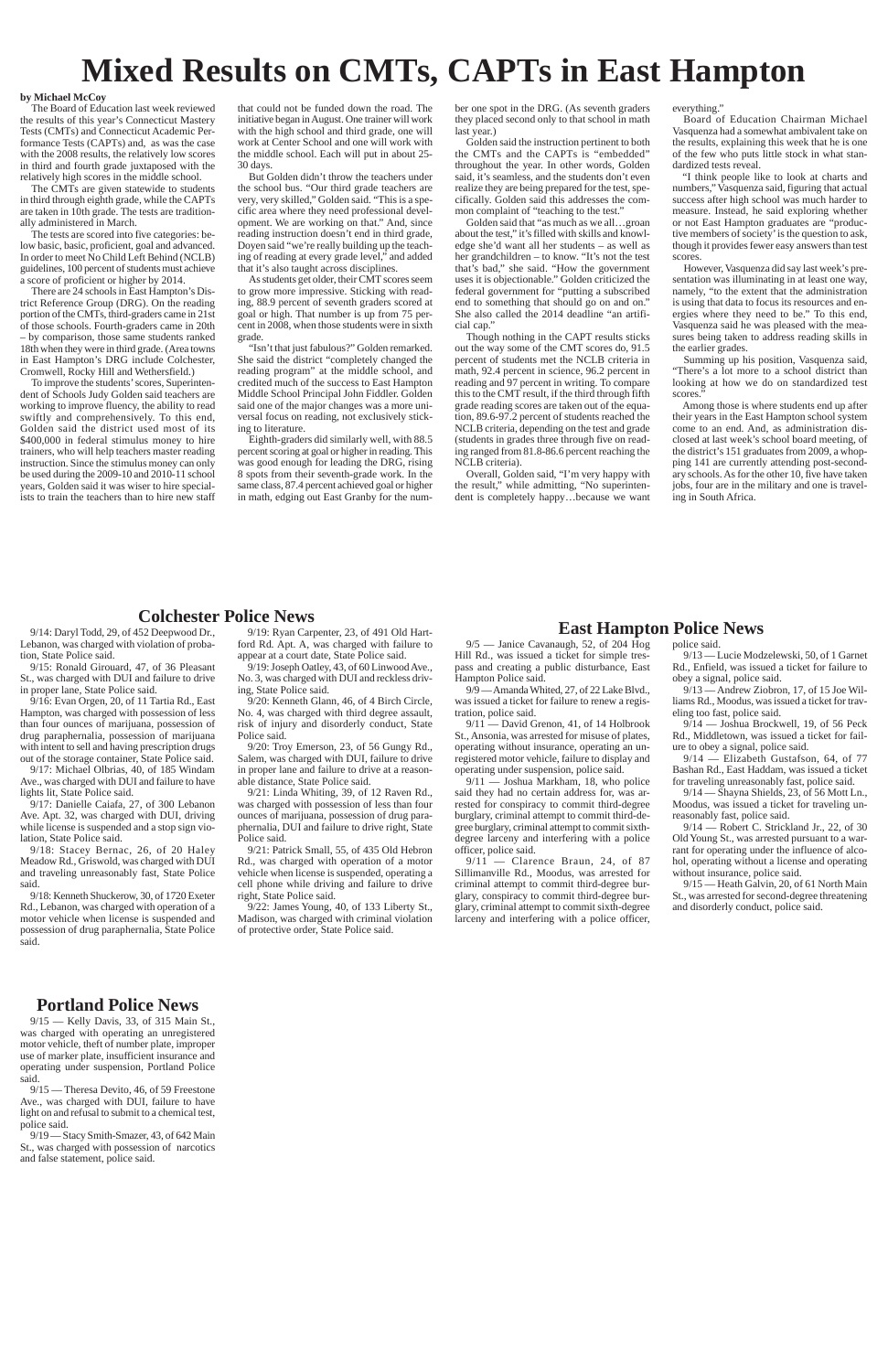## **Obituaries**

## *East Hampton*

## Jonathan B. Cramer

Jonathan B. Cramer, 93, died Thursday, Sept. 17, peacefully with his family by his side. Born Oct. 20, 1915, he was predeceased by his wife Alvera, son Bob and grandson David Goff.

He leaves his daughter Barbara and her husband Roy; three granddaughters, Sue, Linda and Jane; two grandsons, Steve and Chris. He also leaves his 13 great-grandchildren who were the love of his life.

Jonathan was an inspiration to all who knew him and will be missed terribly.

Private services will be held at the convenience of the family.

Donations in his memory may be made to the East Hampton Ambulance Association.

The Spencer Funeral Home has care of the arrangements.

## *Hebron*

## Roxanne Lee Berry

Roxanne Lee Berry, 51, of Westbrook and formerly of Hebron, passed away suddenly on Sunday, Aug. 23, at her home. Born May 25, 1958, in Manchester, she was the daughter of Don and Jan (Porter) Berry of Killingworth.

Shortly after graduating from Coginchaug High School in 1976, she began working for the Aetna Insurance Group in Hartford, then in their brand new office in Middletown. More recently she worked for ETI in Old Saybrook. She enjoyed knitting, crocheting, cross stitch, and had an overwhelming urge to write stories, poems, and novels.

Besides her parents, Roxanne is survived by her loving sister, Rhonda M. Gardner; a devoted sister-in-law, Teri Berry; three nephews who she thoroughly enjoyed, Jack and Danny Berry and Nicky Gardner; her dear niece, Ashley Eliza Gardner, who she had a very special bond with and spent many hours playing games and pretending anything!

Relatives and friends called Tuesday before the service, at Burritt Hill.

She was predeceased by her brother, Trooper First Class Robert D. Berry, and her maternal grandmother, Mildred "Gram" Porter.

A memorial service was held Friday, Aug. 28, at the Doolittle Funeral Home, 14 Old Church St., Middletown.

In lieu of flowers, friends may make donations in Roxanne's memory to the American Cancer Society, P.O. Box 1004, Meriden, CT 06450 or the American Heart Association, 5 Brookside Drive, Wallingford, CT 06492.

Messages of condolence may be sent to the family at www.doolittlefuneralservice.com.

## *East Hampton*

## Steven A. Czapiewski

Steven A. Czapiewski, 43, of East Hampton, passed away Friday, Sept. 18, at his home. He was born in New Britain, son of the late Alfons and Irene (Sagan) Czapiewski, and he was a member and organist at the Church of the Transfiguration in New Britain. Steve was employed as a HVAC technician.

Steve is survived by his Uncle Stanley and Aunt Maria Sagan of New Britain; his cousins, Stasia Rodriguez, her husband, John and their children, Nicole and Joshua of New Britain; and Yola Smith, her husband Joe and their children, Kaitlyn; and his goddaughter, Sarah of Southington; his godfather, Atty. Wally Wojcik and his wife, Kathleen Donnelly and their children, Nicholas and Jessica of Ohio; his special friend, Valerie Simmons and several cousins in the U.S., Poland and Canada.

His funeral service was held Tuesday, Sept. 22, from the Burritt Hill Funeral Home, 332 Burritt St., New Britain, followed by a Mass of Christian Burial at the Church of the Transfiguration. Burial in the Polish National Catholic Cemetery.

Memorial donations may be made to the Church of the Transfiguration, 8 Concord St., New Britain, CT 06053.

To share a memory with his family, visit www.burritthill.com.

## *East Hampton*

Oriana David

Oriana "Viola" (Daniels) David, 82, of East Hampton, wife of Jack David, passed away Wednesday, Sept. 16, at Hartford Hospital. Born in New Britain, she lived in Yonkers, NY for 24 years, moving to East Hampton in 1991.

A graduate of New Britain High School, Class of 1945, she was a professional dancer who appeared in concerts throughout the U.S. and Canada, and was also the solo dancer in the New York City Opera production of *Carmen*. She also worked at the March of Dimes Office in Westchester County, NY.

Besides her husband Jack, she leaves a son, Adam David and his wife Susan of Ridgefield; three grandchildren, Michelle, Matthew and Nicholas David, also of Ridgefield; a sister-inlaw, Elizabeth Kopycinski and her husband Eugene of Newington; and two nephews, Bruce Kopycinski and his wife Gayle of Newington, and Jeffrey Kopycinski and his wife Grace of Kensington.

Funeral services were Monday, Sept. 21, at Carlson Funeral Home, 45 Franklin Sq., New Britain, followed by a Mass of Christian Burial at St. Joseph's Church, South Main Street, New Britain. Burial in Fairview Cemetery. Calling hours were Sunday, Sept. 20, at Carlson Funeral Home.

Donations may be made to the March of Dimes, 1275 Mamaroneck Ave, White Plains, NY 10605. Share a memory or note of sympathy at www.carlsonfuneralhome.com.

> For online condolences, visit www.carmon funeralhome.com.

## *East Hampton*

## Andrew Joseph McLaughlin

Andrew Joseph McLaughlin, 40, of East Hampton and formerly of Hebron, passed away unexpectedly Wednesday, Sept. 16, at home. Born April 29, 1969, in Royal Oak, MI, he was a son of Thomas and Corliss (Laking) Walsh of Hebron.

Andy was a chef for many years at Poncho Loco in Rockville and most recently was a butcher at Ted's Market in Hebron. He was an avid Giants and Red Sox fan and in his spare time, he enjoyed riding dirt bikes with his brother.

In addition to his parents, Andy is survived by his brother and sister-in-law, Shawn and Siobhan McLaughlin of Meriden; a niece and two nephews, Alyssa, Seth and Joshua McLaughlin of Suffield; and numerous extended family members and friends.

> For directions, or to extend an expression of sympathy, visit www.portlandmemorialfh.net.

Andy will be remembered for his fun loving spirit, generosity and devotion to his family.

Friends called Saturday, Sept. 19, at the Aurora-McCarthy Funeral Home, 167 Old Hartford Rd., Colchester. A chapel service followed. Burial private.

In lieu of flowers, donations in his memory may be made to the Hebron Vol. Fire Dept., P.O. Box 911, Hebron 06248.

For online condolences, visit www.aurora mccarthyfuneralhome.com.

### *East Hampton*

## William Francis White

William Francis White, 69, of Dziok Drive, East Hampton, died Wednesday, Sept. 16, at Middlesex Hospital. He was the husband of 47 years of Pamela "Penny" (Rand) White.

Born in Waltham, MA, July 28, 1940, a son of the late Paul R. and Rita Beattie White, he was raised in Ferrisburgh, VT, and had been a longtime resident of East Hampton. He was the proprietor of PBW Enterprizes and had served an enlistment in the U.S. Army. He was a member of the Teamsters Local No. 671 and the Odd Fellows No. 56.

Besides his wife Penny, he is survived by his son, Brian White and his wife Dawn of Modesto, CA; his daughters, Rita Michaud and her hus-

band Mitch, Rachel Farkas and her husband Lee, Rebecca Godwin and her husband Jeff, all of East Hampton, Phyllis Rodgers and her husband Gordon of Lebanon and Polly White and her partner Bill Taylor of East Hampton; his sister, Bridget Leopold of Vermont; his brothers, Albert White, Jack White and Scott White, all in Vermont; his stepmother, Marjorie White of Vermont; his stepsisters, Patricia and Jill, both in Vermont, and Helene in Oregon; stepbrothers, Richard in Vermont and Bruce in Virginia; his sister and brothers-in-law, Charlie Anderson of Middletown, Theodore and Lynn Rand of Pennsylvania, and James and Patricia Rand of Moosup; 23 grandchildren, four great-grandchildren; and several nieces and nephews.

He was predeceased by his brother Paul R. White Jr.

His family will receive relatives and friends in the Portland Memorial Funeral Home, 231 Main St., Portland, on Thursday, Sept. 24. Graveside funeral services will be held Saturday, Sept. 26, at the North Ferrisburg Cemetery, North Ferrisburg, VT.

For directions, or to leave an online expression of sympathy, visit: www.portlandmemorialfh.net.

## *Marlborough*

## Rev. Mario P. Pepe

Rev. Mario P. Pepe, retired pastor of St. John Fisher Church in Marlborough, died Thursday, Sept. 17, at St. Francis Hospital, Hartford.

Born March 23, 1928, beloved son of the late Louise (Cipriani) and Pasquale Pepe, he was raised and educated in Branford graduating as valedictorian of the Class of 1946 from Branford High School. He was also a graduate of St. Thomas Seminary and St. Bernard Seminary, Rochester, NY. Father Pepe was ordained May 10, 1956, at St. Joseph Cathedral by Archbishop Henry J. O'Brien. He celebrated his first Mass May 13, 1956, at St. Mary Church, Branford.

He is survived by his beloved brother and sister-in-law, Louis and Clara Pepe of Branford; his nephews and niece and their families, Gary and Linda Pepe, David and Valeria Pepe, Richard and Kris Pepe, and Dianne and John Belanger. He is also survived by several cousins.

Father Pepe shared a love for God, a love for family and friends and a passion for the parishioners he served in the parishes of St. Paul, Kensington, Holy Rosary, Ansonia, St. Philip, East Windsor, and St. John Fisher, Marlborough. In retirement, he volunteered as chaplain at St. Mary Home, West Hartford.

Relatives and friends called Monday, Sept. 21, at St. Thomas Seminary Chapel, 467 Bloomfield Ave., Bloomfield, followed by a Mass of Christian Burial with The Most Reverend Henry J. Mansell D.D., Archbishop of Hartford, as Principal Celebrant. Committal prayers were held that afternoon in St. Agnes Cemetery, Branford.

Contributions may be made to an Archdiocesan charity of the donor's choice. The Samsel & Carmon Funeral Home of South Windsor is caring for the arrangements.

### *Portland*

## Nancy Gibbons Olson

Nancy "Elizabeth" Gibbons Olson, 89, of Great Hill Road, Portland, died Sunday, Sept. 20, at Middlesex Hospital. She was the wife of the late Raymond Gibbons. Born in Deatsville, AL, Sept. 22, 1919, a daughter of the late Samuel H. and Nancy Goree Gibbons, she was a Portland resident for many years. She had worked at the former Bunce's Department Store in Middletown in the housewares and children's departments. She was a member of Zion Lutheran Church.

She is survived by her daughter, Nancy Gandini and her husband Jack of Portland; her son Phillip Olson of Portland; her grandchildren, Joe Gandini of Portland, and Tim Gandini, presently serving in the U.S. Navy stationed in Gulfport, MS; her sister Kate Esco of Deatsville, AL, and several nieces and nephews.

She was predeceased by her sisters, Marguerite Gibbons, Isabel Morton, Gertrude Dameron, and Frabces Stokes, and her brothers, Lamar, Robert Lee, Howard, Cecil, Holloway, James and Carey Gibbons.

Her family received relatives in the Portland Memorial Funeral Home, 231 Main St., Portland, Saturday, Sept. 26, from 9:30 a.m. until the time of the funeral service, which will be at 10:30 a.m. Interment will follow in the Swedish Cemetery.

In lieu of flowers, gifts in her memory may be sent to the Middlesex Hospital Weiss Hospice Unit, c/o Office of Philanthropy, 28 Crescent St., Middletown, CT 06457.

## *East Hampton*

## William T. Hutchinson

William Turner "Hutch" Hutchinson, 74, of Newington, beloved husband for 54 years of Patricia (Bean) Hutchinson, passed away unexpectedly Wednesday, Sept. 16, at Hartford Hospital. Born in Keene, NH, he was the son of the late Donivan and Esther (Holland) Hutchinson.

Bill lived in East Hampton for 42 years before moving to Middletown and then to Newington five years ago. He was a veteran of the Korean War serving in the U.S. Navy and worked as a salesman for Torrington Supply Company, prior to his retirement. Bill was a member of Masonic Lodge No. 9 F & AM in Richford, VT, 32nd Degree Mason of Norwich, the American Legion Post No. 197 in Marlborough and Red Sox Nation. Bill was a former member of the East Hampton Lions Club and Sportsman Club. He was an avid reader and enjoyed fishing, hunting, woodworking and photography.

Besides his wife, he is survived by a son, Mark Hutchinson and his wife, Christine of East Hampton; a daughter, Cathy Westerberg and her husband, Peter of Middletown; a brother, Douglas Hutchinson and his wife, Cindy of Orange Park, FL; three grandchildren, Micayla Westerberg, Laura St. John and her husband, Justin, and Jessica Hutchinson; and his special buddy, "Freddy" the cat.

A memorial service will be held Saturday, Sept. 26, at noon, at the Doolittle Funeral Home, 14 Old Church St., Middletown, with Rev. Norm Erlendson officiating. Burial will be private and at the convenience of the family.

There will be no calling hours and in lieu of flowers, friends may make donations in Bill's memory to Hartford Hospital Cardiology Department, 80 Seymour Street, Hartford, CT 06115.

Messages of condolence may be sent to the family at www.doolittlefuneralservice.com.

## *East Hampton*

## Theresia Magdalena Lechner

Theresia Magdalena (Arnold) Lechner, 86, of East Hampton, widow of Joseph Lechner, died Tuesday, Sept. 22, at Middlesex Hospital. Born Dec. 18, 1922, in Undergrumbauch, Germany, she was the daughter of the late Franz and Anna Arnold. She had lived in East Hampton for the past 51 years and was an active communicant of St. Patrick Church in East Hampton.

She is survived by her two daughters, Virginia Dobrouch of East Hampton and Kathleen Recchia of Middletown; three grandchildren, Robert Dobrouch III, Rebecca Dobrouch and Bunny Rodriguez; also several nieces and nephews and friends.

A funeral liturgy will be celebrated today, Friday, Sept. 25, at 10 a.m. in St. Patrick Church. Burial will follow in St. Patrick Cemetery.

Memorial donations may be made to St. Patrick Church Renovation Fund, P.O. Box 177, East Hampton, CT 06424 or Weiss Hospice Unit c/o The Development Office, 55 Crescent St., Middletown, CT 06457.

The Spencer Funeral Home has care of arrangements. To leave online condolences, visit www.spencerfuneralhomeinc.com.